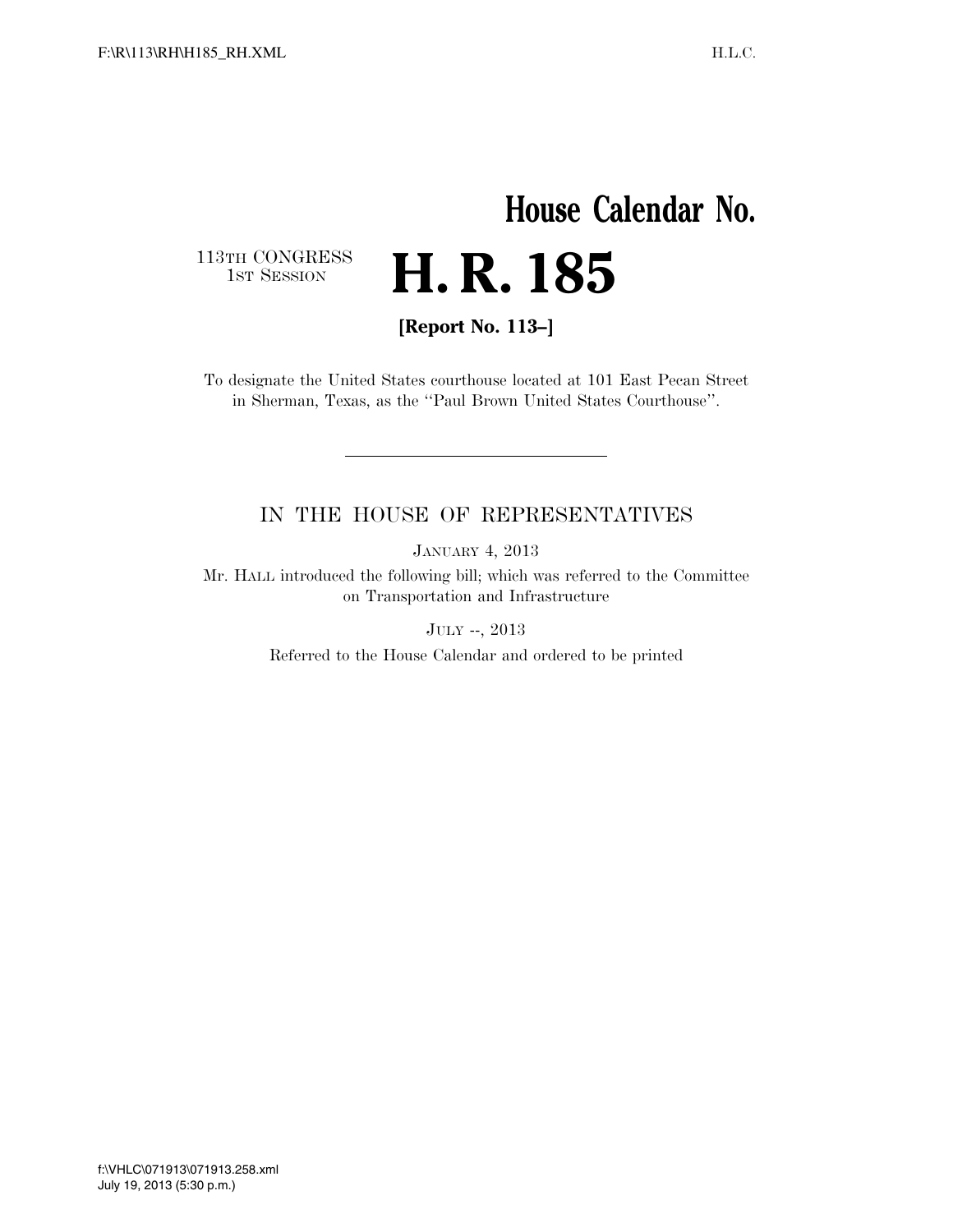## **A BILL**

To designate the United States courthouse located at 101 East Pecan Street in Sherman, Texas, as the ''Paul Brown United States Courthouse''.